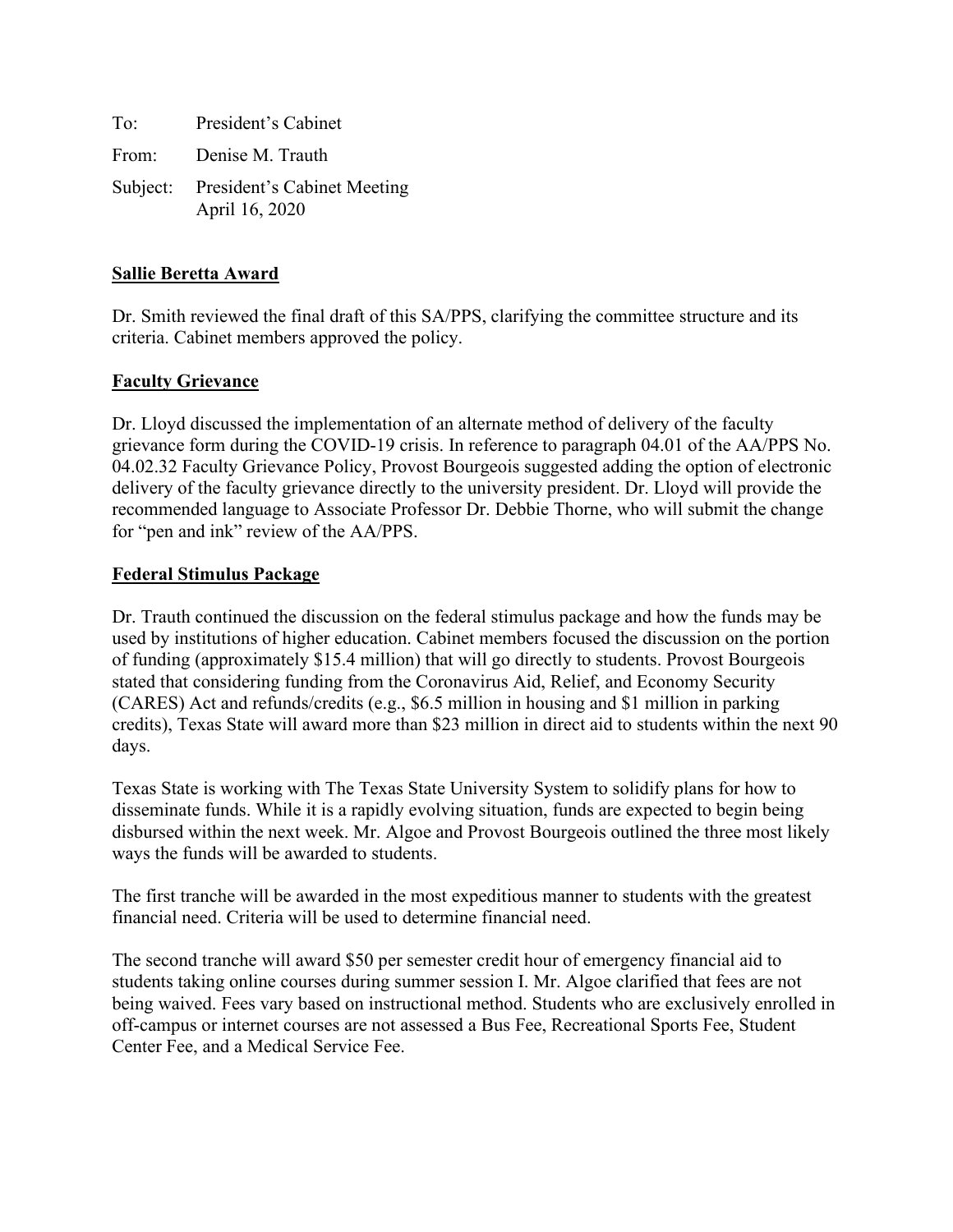The third tranche will award emergency aid on a case-by-case basis, as some students' financial needs may not be easily discernable via traditional procedures, such as from review of a Free Application for Federal Student Aid. Funds will target students, who prior to the COVID-19 crisis did not require financial aid, but because of the impact of the COVID-19 crisis, now need financial aid due to a recent job loss, loss of savings, etc. An application process will be developed to allow students to describe how their financial circumstances have changed due to the COVID-19 crisis. Mr. Algoe suggested that the Dean of Students or a task force made up of staff from student affairs be charged with reviewing applications. President Trauth asked Provost Bourgeois, Mr. Algoe, Dr. Smith, and Dr. Cavitt to return to the next Cabinet meeting with a recommendation on how the applications will be reviewed, as well as how funds will be awarded. Provost Bourgeois stated that the first tranche and the third tranche are mutually exclusive; if a student receives an award from the first tranche, then they are not eligible to receive an award from the third tranche.

Cabinet members discussed whether DACA students are eligible to receive CARES Act-related financial aid awards. The National Association of Student Personnel Administrators recommends to not distribute these types of awards to DACA students, as guidance from the Department of Education is pending. Cabinet members discussed making other sources of emergency aid (e.g., from student emergency services or philanthropic funds) available to DACA students. Dr. Silva will ask the DACA Advisory and Resource Network to gather information, benchmarking against other universities.

Dr. Breier and Ms. Pantlik will develop a plan to communicate Texas State's strategy to utilize its portion of the federal stimulus package and its proactive steps to conserve resources, including deferring construction projects, instituting a hiring freeze, and reserving 50 percent of remaining maintenance and operating budgets.

# **RTA: 4/20/20 Guest: Sandy Pantlik Continue discussion on federal stimulus package, with a focus on how funds will be distributed to the students and how this process will be communicated to the university community.**

# **President's Update (#556)**

President Trauth asked Mr. Pierce for an update on the construction status of the Starbucks in the Albert B. Alkek Library. While Starbucks will be ready to be opened on June 1, 2020, it will not be opened until students return to campus.

Mr. Pierce provided an update on the safety initiatives that have been implemented in the Library. Environmental Health, Safety, and Risk Management staff are working with Library staff to ensure these initiatives have been properly implemented. Mr. Pierce reported that of the approximately 150 students utilizing the Library per day, only about five percent are students who are living on campus. These data suggest that students living off campus need access to Wi-Fi, computers, library resources, and quiet study spaces. Mr. Pierce shared that Texas State's Library is not the only university library open in Texas; several libraries in the University of Texas and A&M systems remain open.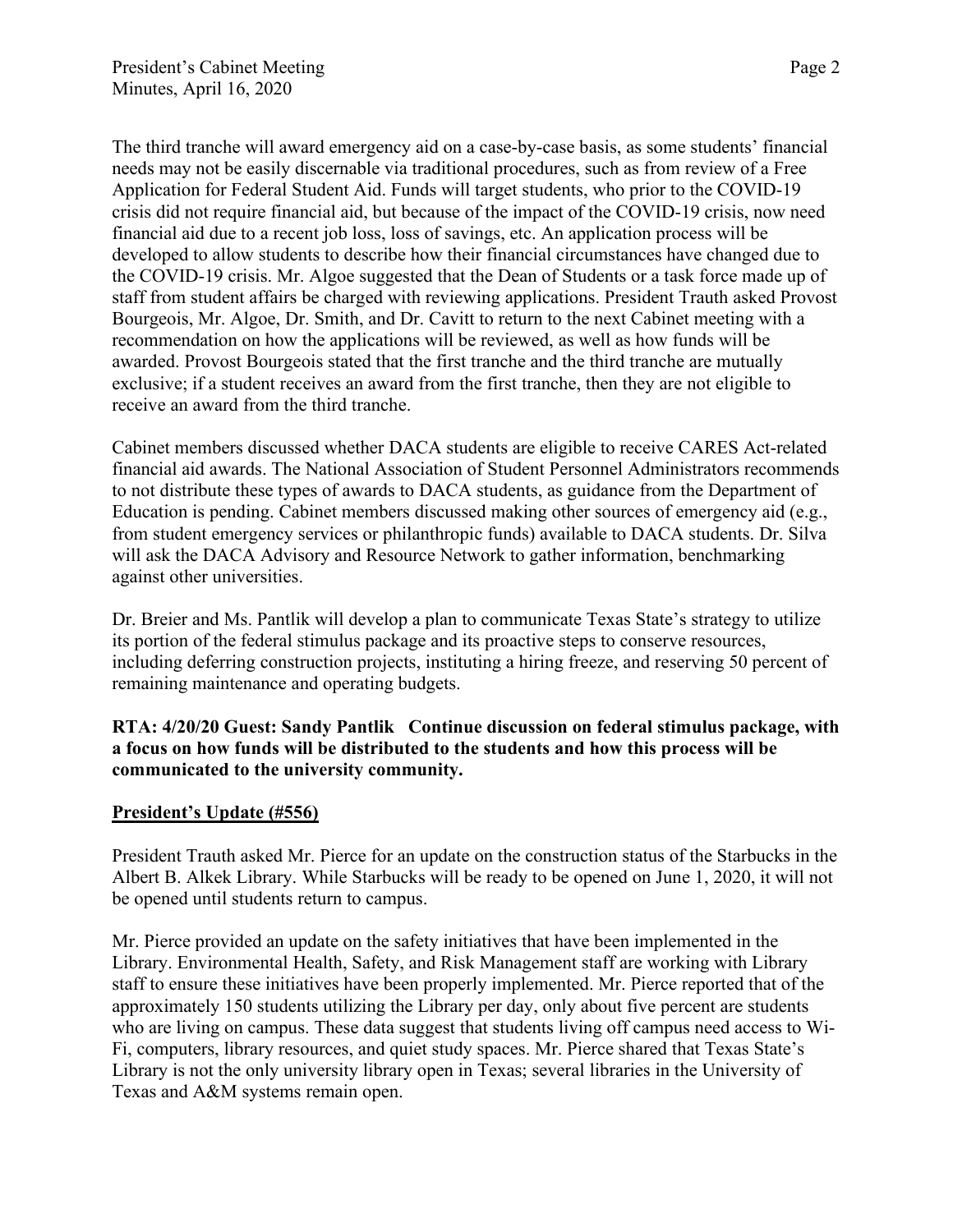President Trauth asked Mr. Pierce to bring back to the next Cabinet meeting a proposed schedule for Library operating hours between the spring and summer semesters.

# **RTA: 4/20/20 Discuss library hours between spring and summer I session.**

Dr. Smith discussed a meeting that she had with advisors of student organizations who have been active on social media. The advisors and the student officers were unaware of their respective student organizations' recent posts on social media. Dr. Smith suggested ways to engage and inform students by hosting virtual student town halls or Zoom meetings. These are stressful times for students and information shared through email and on the Texas State COVID-19 webpage are not getting to some students. President Trauth agreed that Texas State needs to be sensitive to what is happening in the country and asked Dr. Smith to recommend ways to engage students.

President Trauth announced that Texas State will host the May 2021 TSUS Board of Regents meeting.

President Trauth reported that Texas State continues to be asked to allow one of its parking lots to be used on the weekends for drive-up COVID-19 testing. Based on guidance from Chief Medical Officer Dr. Emilio Carranco, Cabinet members agreed that Texas State will host a testing center as long as the test has been approved by the Food and Drug Administration and/or endorsed by the Centers for Disease Control. Mr. Algoe added that the local Emergency Operations Center is the venue for receiving and assessing such requests.

President Trauth continued the discussion of convening a post-pandemic task force. The task force should include all key stakeholders, including representatives from the Division of Student Affairs and the Department of Athletics.

**RTA: 04/20/20 Discuss convening a post-pandemic task force to engage in discussions about how the pandemic may impact the next 12 months and the long-lasting changes to higher education that may result.**

# **Significant Issues (#01)**

Provost Bourgeois shared that he will be meeting with the Council of Academic Deans to discuss instructional modes of delivery during summer session II and whether to extend the \$50 per semester credit hour emergency financial aid to summer session II. Provost Bourgeois announced that summer I and II sessions are experiencing robust enrollments.

Mr. Algoe announced that for the May 2020 Board of Regents meeting, an additional item will be submitted to the meeting agenda. The fire system in Bexar Hall needs to be upgraded. Since the cost will be over \$1 million, it needs to be added to the CIP.